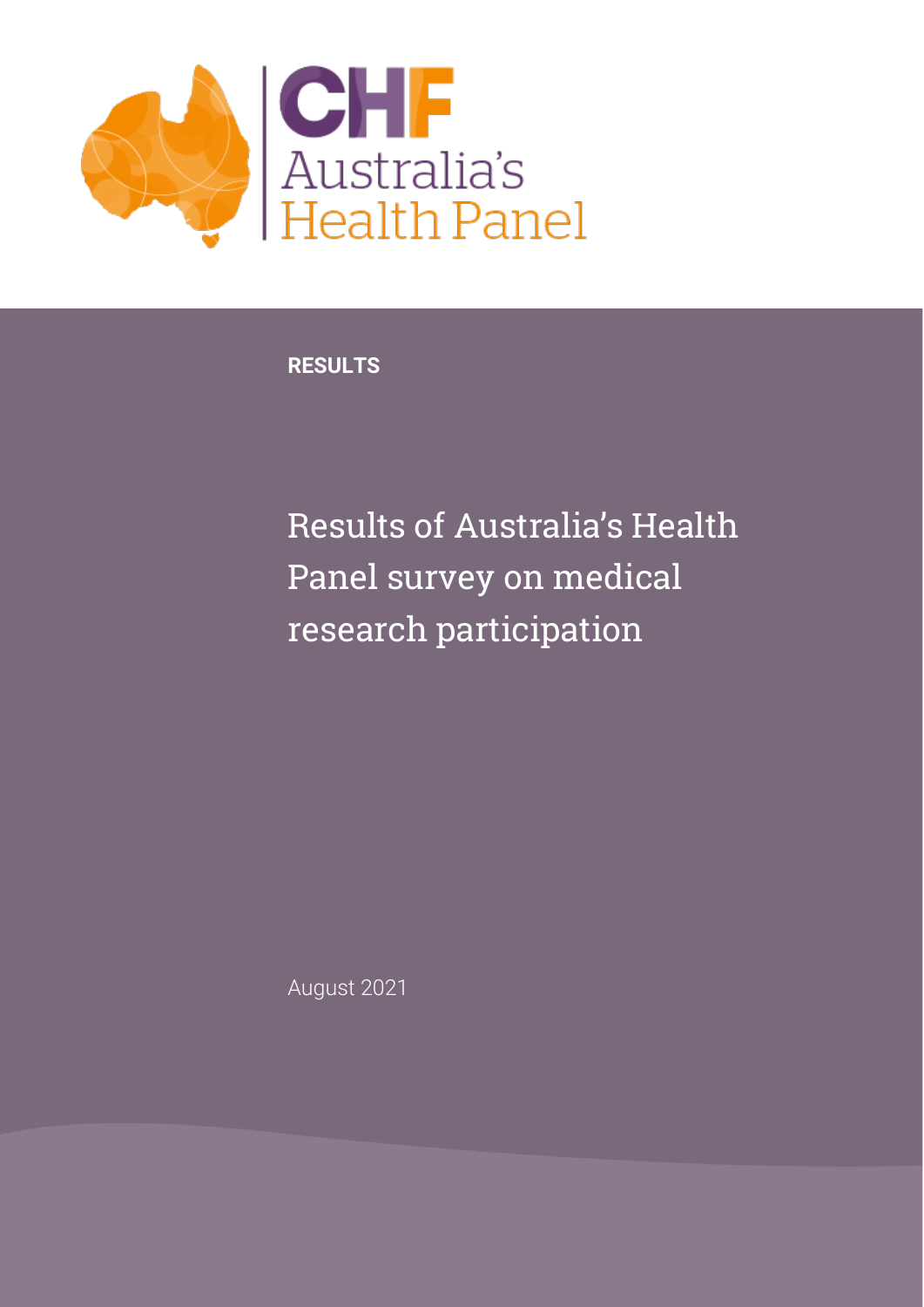Consumers Health Forum of Australia (2021) *Results of Australia's Health Panel survey on medical research participation,* Canberra, Australia

> P: 02 6273 5444 E: [info@chf.org.au](mailto:info@chf.org.au)

[twitter.com/CHFofAustralia](http://twitter.com/CHFofAustralia)  [facebook.com/CHFofAustralia](http://facebook.com/CHFofAustralia)

> Office Address 7B/17 Napier Close Deakin ACT 2600

Postal Address PO Box 73 Deakin West ACT 2600

*Consumers Health Forum of Australia is funded by the Australian Government as the peak healthcare consumer organisation under the Health Peak and Advisory Bodies Programme*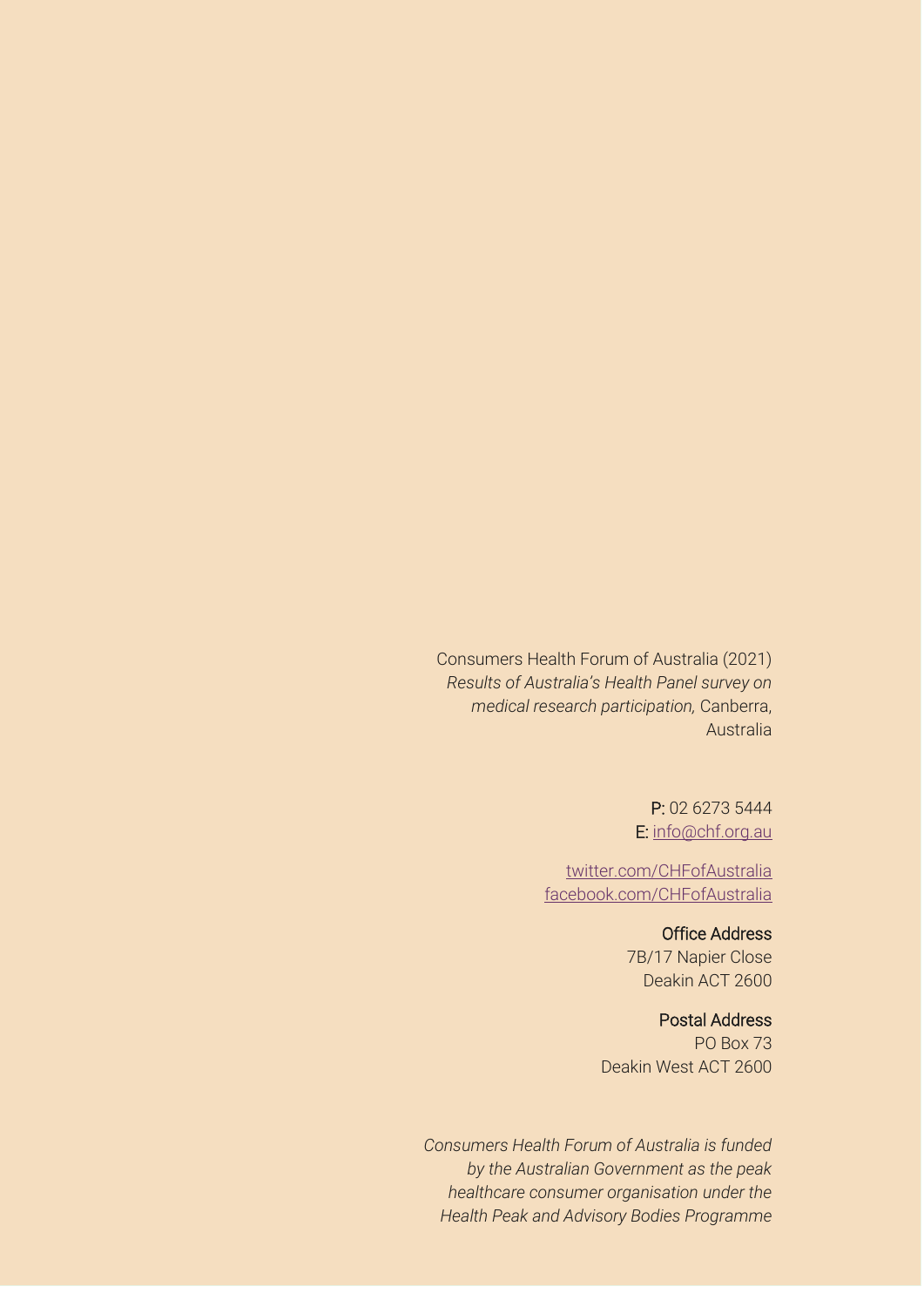# **Contents**

| Awareness and experience of medical        |  |
|--------------------------------------------|--|
|                                            |  |
| General view on participating in research6 |  |
|                                            |  |
|                                            |  |
|                                            |  |
| <b>Connecting consumers with medical</b>   |  |
|                                            |  |
|                                            |  |
|                                            |  |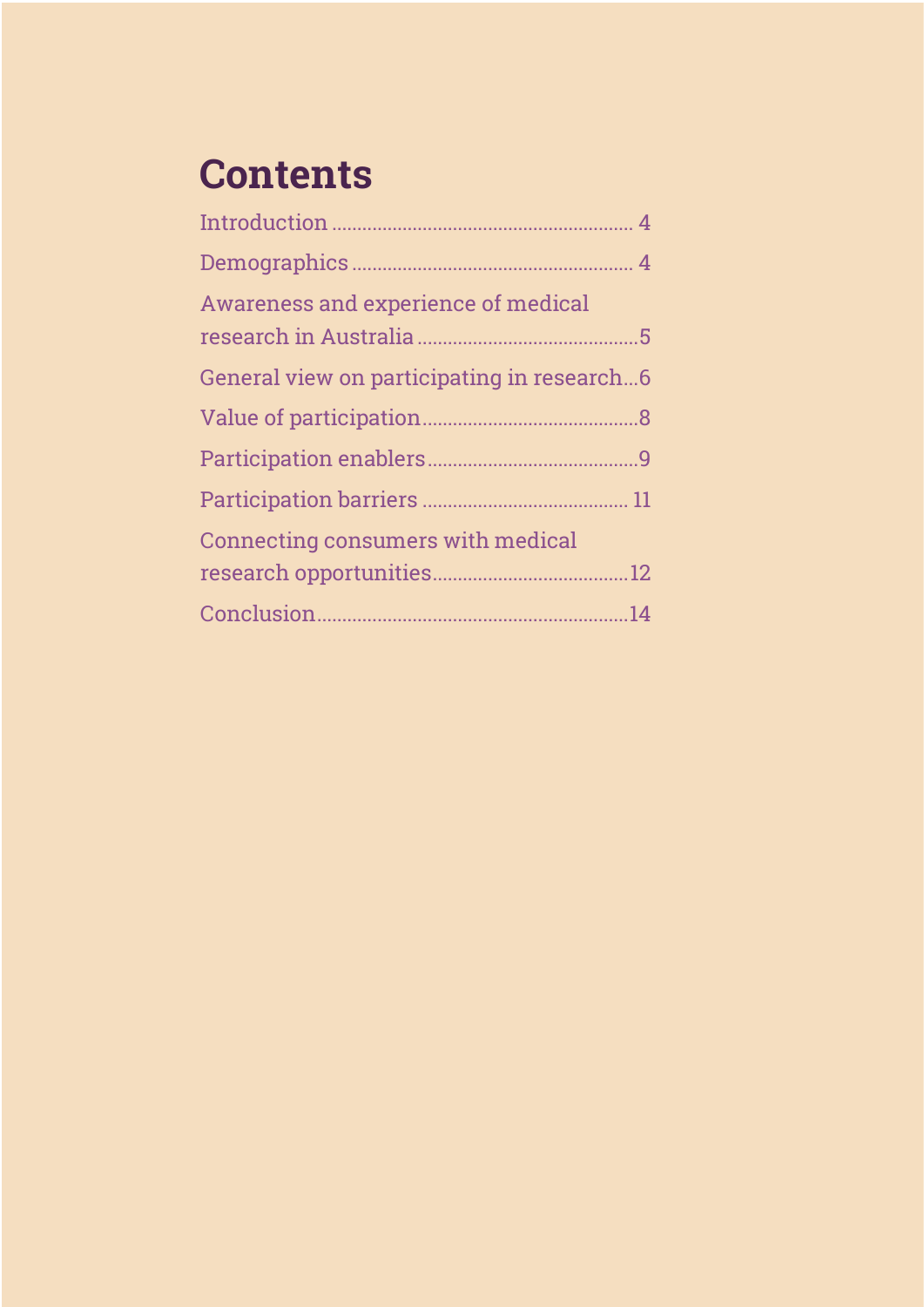#### <span id="page-3-0"></span>Introduction

*'When you are young and healthy and leading a busy life, research for medical conditions is probably far from your mind. Scientific research needs to by "SOLD" as part of everyday life and open to all."*

As part of CHF's ongoing research program, of which **[Australia's Health Panel](https://chf.engageable.net/dashboard)** is a key component, we have partnered with [The George Institute](https://www.georgeinstitute.org/) to be a consumer voice on the Join Us [Register.](https://www.joinus.org.au/) The Join Us Register is an initiative that links Australians who are willing and interested in participating in health and medical research with researchers who are recruiting for research projects.

Join Us is aiming to address a known gap in the healthcare system: where despite consumers generally being willing to participate in research, they are largely unaware of medical research projects occurring in Australia and don't discuss it as an option as part of their health care or health decision making.

However, CHF has also observed there is currently little research exploring why Australian consumers do or don't participate in medical research beyond a 'lack of awareness', nor if any barriers exist that are causing this disconnect between the broader public and the medical research sector.

As such, for the Australia's Health Panel survey in August 2021, asked what consumers knew about medical research, why they had/hadn't participated in medical research and how they thought participation rates could be improved.

#### <span id="page-3-1"></span>**Demographics**

For this survey 191 panellists participated. They were mostly female (74%), aged 46 or older (86%) and lived in major cities of more than 250,000 people (71%). Panellists came from across every state and territory. Panellists generally reported as being reasonably healthy, with only 7% reporting they were in poor health while on 14% reported they were in excellent health. Additionally, 1% identified as Aboriginal or Torres Strait Islander, 8% as LGBTIQA+, 9% as culturally or linguistically diverse and 18% as a person with a disability.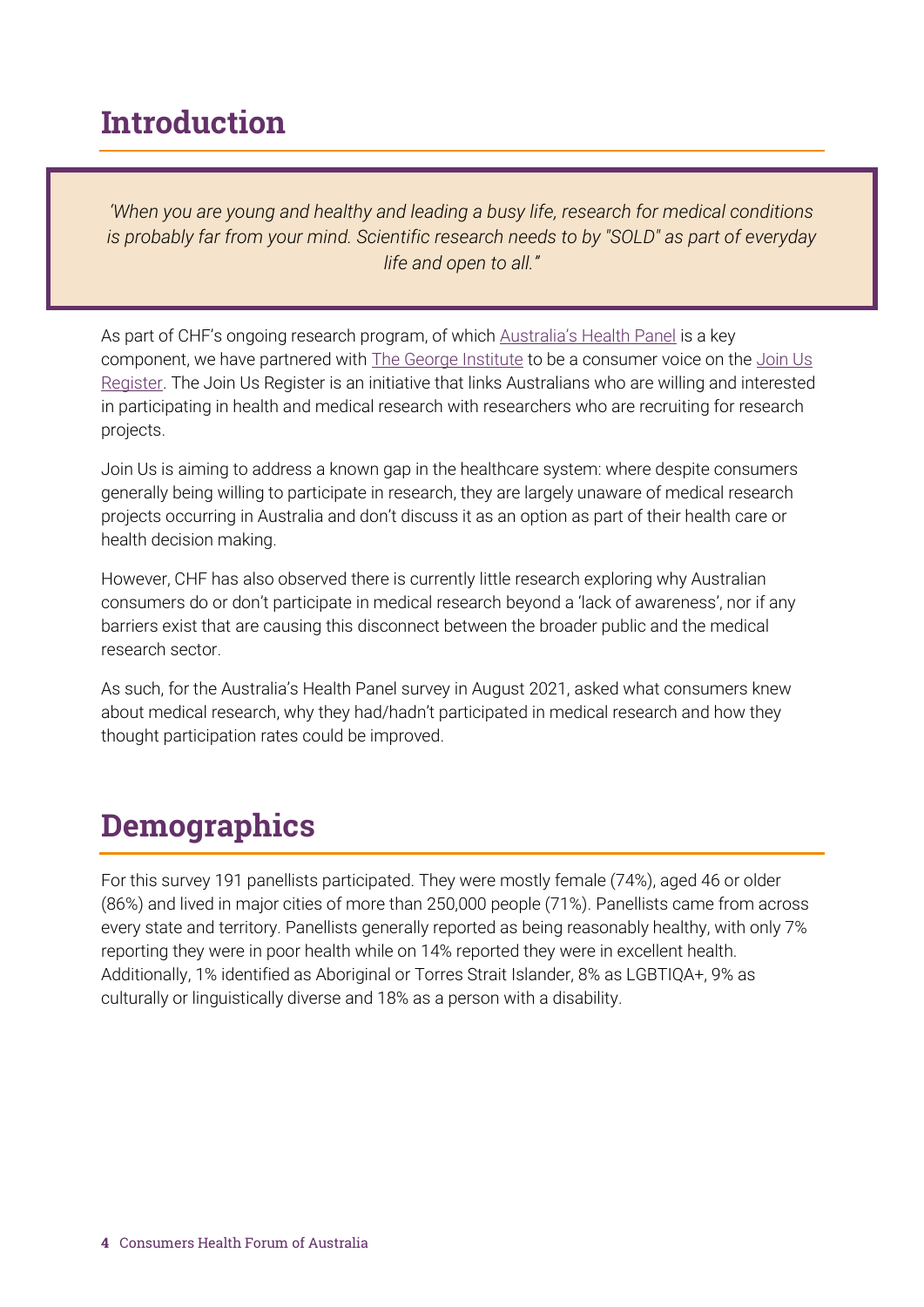# <span id="page-4-0"></span>Awareness and experience of medical research in Australia

Panellists were overwhelmingly aware that medical research happens in Australia, with 94% responding they were aware that medical research was conducted in Australia.

When asked what medical research *actually entailed*, strong majorities of panellists selected the positively framed statements of medical research activity while only minorities selected negatively framed statements (see Table 1). This suggests that panellists appeared to not only have a good understanding of the sort of activities that constituted medical research but have a positive perception of those activities. This aligns [with previous research](https://researchaustralia.org/wp-content/uploads/2017/08/2017-Opinion-Poll-Digital.pdf) that shows Australian's are generally supportive of the idea of medical research participation.

| Table 1- Panellist understanding of "medical research" |  |  |
|--------------------------------------------------------|--|--|
|                                                        |  |  |

| What is your understanding of "medical research"?                                  | % Selected |
|------------------------------------------------------------------------------------|------------|
| Going to a research facility (e.g. laboratory, university) to test the effect of a | 81%        |
| new drug, treatment or procedure                                                   |            |
| Providing information about my health or treatment through surveys, at clinic      | 73%        |
| visits or via an app                                                               |            |
| Having my health regularly measured and monitored and my results recorded          | 73%        |
| and analysed                                                                       |            |
| Undergoing procedures to test new treatments or drugs                              | 71%        |
| Working with my health care provider (e.g. a GP, an Oncologist) to test the        | 65%        |
| effect of new medications or treatments for my condition                           |            |
| Being a "guinea pig" so that researchers can discover new treatments for a         | 39%        |
| disease                                                                            |            |
| Undergoing uncomfortable procedures to test new treatments or drugs                | 34%        |
| Other (please specify)                                                             | 11%        |

In providing free text responses under 'Other', panellists commonly noted that:

- medical research did not have to involve humans e.g. can involve testing on animal or in petri dishes,
- medical research could involve trialing things from home e.g. desktop research or testing via phone apps and that;
- "participation" could include being a consumer representative involved in designing and conducting the research.

This strong understanding of medical research was likely due to the high degree of personal experience of participating panellists- overall just over two thirds (68%) of panellists reported that they had participated in medical research. Further, 62% reported that they had been asked about participating in a medical research project and 60% reported that they had previously looked for opportunities to participate in medical research projects.

[Given what is known from other research,](https://www1.health.gov.au/internet/main/publishing.nsf/Content/EE207D978A44E4B8CA257FA90081B212/$File/EY%20Final%20Report%20-%20Recruitment%20and%20retention%20in%20Australian%20clinical%20trials%2030%20June%202016.pdf) such a high percentage of personal experience is unlikely to be representative of the general populace and suggest that high levels of health engagement of panel members have led to high levels of health research engagement. With such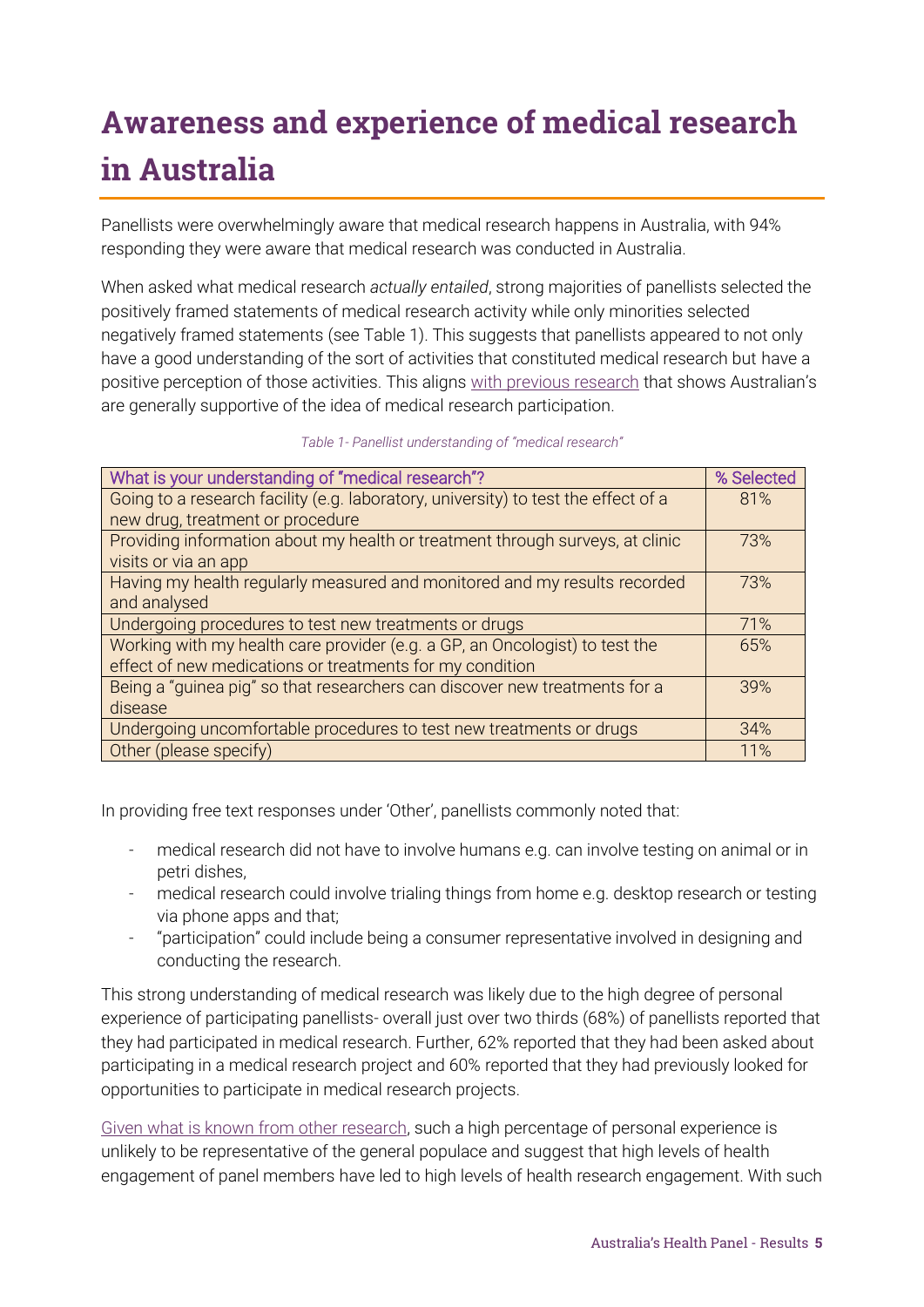a high level of interaction with research opportunities, panellists are unable to necessarily address the already known awareness gap between willingness to participate but not being presented with the opportunity to be involved. However, this high degree of awareness does mean that other barriers and enablers of consumer participation may be investigated more thoroughly - when people *are* aware of research opportunities, what things encourage or discourage them from participating?

The majority of panellists who had participated in medical research indicated they would do so again (77%) or that maybe they would do so again (17%); implying that participating was positive experience would support future participation in medical research.

This suggests that there is not a fundamental barrier for medical research participation, such as a negative understanding or poor personal experiences, that is turning Australians off from participating in medical research. Indicating that should the known 'awareness gap' of opportunities be addressed, more research projects would be able to successfully recruit the participants they need.

*"I have participated in 2 research projects and both times I have come across them by chance. I work in the medical field but have never seen or heard anything about medical research opportunities in my workplace or with colleagues. Obviously it needs far more upfront & open advertising"*

#### <span id="page-5-0"></span>General view on participating in research

All panellists, both those with and without previous research participation experience, were generally supportive of participating in research themselves with 71% saying they would participate if the opportunity came up and a further 25% said they might participate. However fewer panellists perceived themselves as someone who would be eligible to participate- with only 59% saying they thought they would be eligible while 32% thought they might be eligible.

Those who thought they would not be eligible to participate, generally pointed towards their preexisting conditions as impacting their involvement: either they didn't have the sort of conditions that researchers would be looking at or their other pre-existing conditions that would lead them to being excluded.

Panellists also commonly cited that their age (specifically being "too old") would lead to them being ineligible to participate or other non-specific eligibility criteria depending on the purpose of the medical research.

This suggests that common research practices of ruling such populations out via eligibility criteria may need review and consideration. Because if it is changed, these results indicate that the pool of people willing to participate will potentially expand by a significant margin and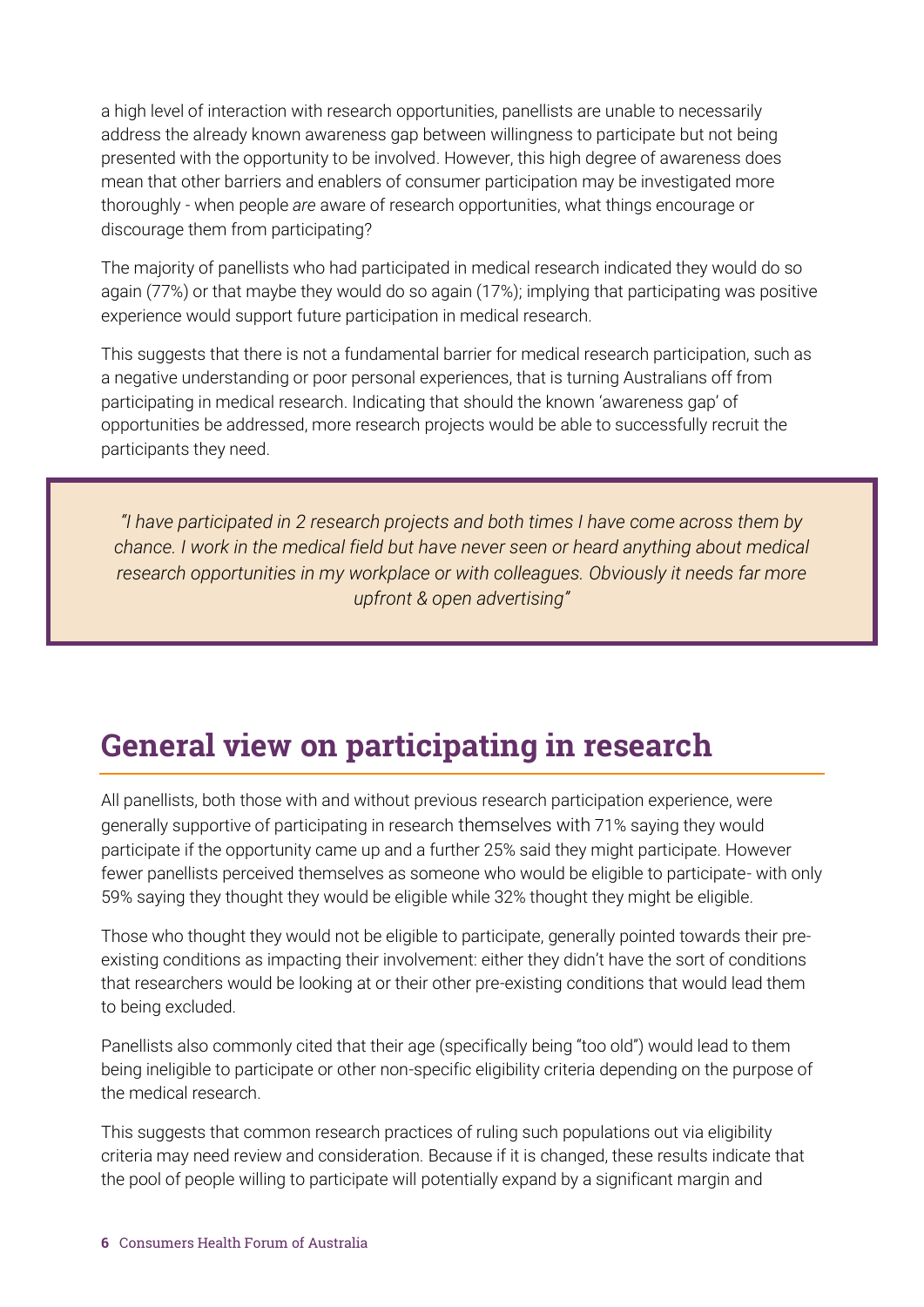improve the ability for researchers to recruit their participant number targets. This would have the additional benefit of making results more generalisable and valuable to the wider population as Australia's demographic profile changes with an ageing population and increasing chronic illness.

When asked what they would do to find out about participating in medical research in Australia, there was a broad array of activities panellists would pursue (see Table 2)

| If you wanted to find out about participating in medical research in Australia,<br>which of the following would you do?                       | % Selected |
|-----------------------------------------------------------------------------------------------------------------------------------------------|------------|
| Ask an organisation that supports people with my health condition e.g. asking<br>Asthma Australia about medical research on asthma            | 51%        |
| Ask a specialist who is dealing with a specific area I am interested in e.g.<br>asking my oncologist about medical research related to cancer | 49%        |
| Google it                                                                                                                                     | 40%        |
| Contact a research institution e.g. a university                                                                                              | 38%        |
| Ask my GP                                                                                                                                     | 32%        |
| Do nothing and wait to be asked                                                                                                               | 19%        |
| Other (please specify)                                                                                                                        | 16%        |
| Ask a different health professional (please specify)                                                                                          | 5%         |
| Look in My Health Record                                                                                                                      | 5%         |
| Ask friends/family member                                                                                                                     | 3%         |

*Table 2- How panellists would look for medical research opportunities*

Additionally, when asked what they would do first, the single most popular answer was 'Google it' (26%), followed by asking an organisation that supports people with their health conditions (22%), asking a specialist who is dealing with a specific area thy are interested in (19%) and finally asking their GP (11%). With the other option.

Overall, this shows there is no 'silver bullet' in terms of a potential pathway to learning about research that all Australians will think to look into should they have an interest or willingness to be involved in medical research. So efforts to address the medical research 'awareness gap' will likely need to utilise a broad array of pathways and mechanisms to connect with health consumers.

*"Very important to sensitively (and though careful research design) address barriers to participation in research according to gender, age, language etc. Historically women excluded due to 'hormones' and risk of pregnancy, older people due to chronic health conditions, medication use. People with cognitive impairments have been un-consenting experimental subjects in the past, but now risk exclusion from research that could be of direct and indirect benefit."*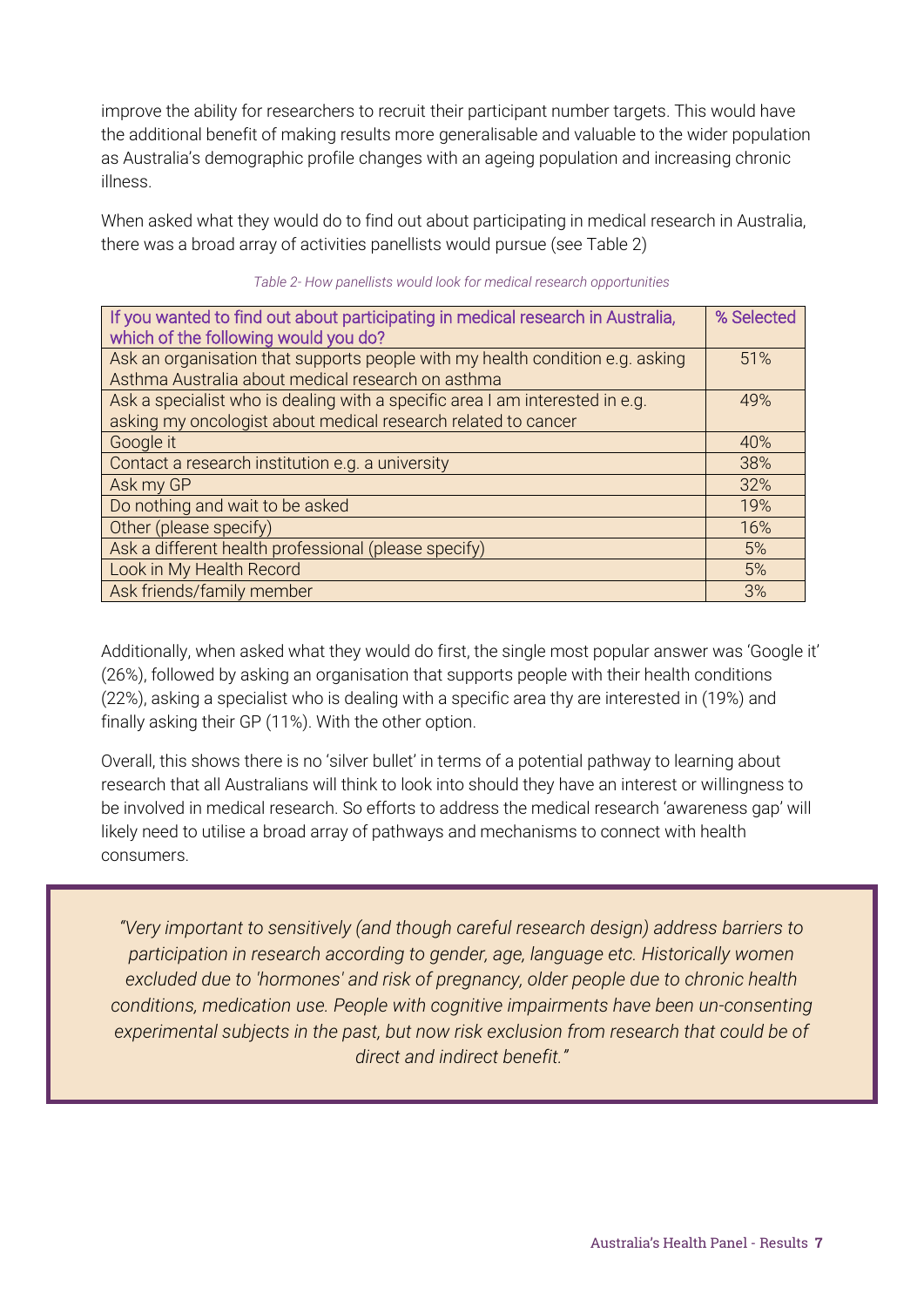## <span id="page-7-0"></span>Value of participation

*"I have had the opportunity and sort opportunities to be involved as a consumer representative on medical research program and it has provided valuable knowledge, experience and overview of how these programs/trials work. Having more consumers involved provides an avenue for consumers to share their experiences which in turns assists with the fear of being involved with trials etc"*

Panellists had a strong belief that participating in medical research had value for the overall Australian community, with 87% agreeing that the benefits outweighed the costs. In explaining why, the panellists near-universally noted that more participants in medical research would lead to better healthcare in one fashion or another. Whether by allowing for new treatments or medicines be developed, ensuring that medicines/treatments were effective in a larger variety of people or simply ensuring that taxpayer funds used to support research had the most value for money.

Interestingly while panellists also overall believed that participation would have a benefit for them personally, it was a smaller majority of only 66%. This lesser certainty appeared to boil down to being dependent on the specifics of individual research projects- whether the panellists felt the research project would have a personal connection to them (e.g. they had the condition being researched) and whether the particular logistics of the research aligned with their needs (e.g. the risks were worth accepting, the time commitments or location to visit didn't conflict with their other commitments).

# Value of participation

87% agreed benefits outweighed the costs



66% reflected personal benefit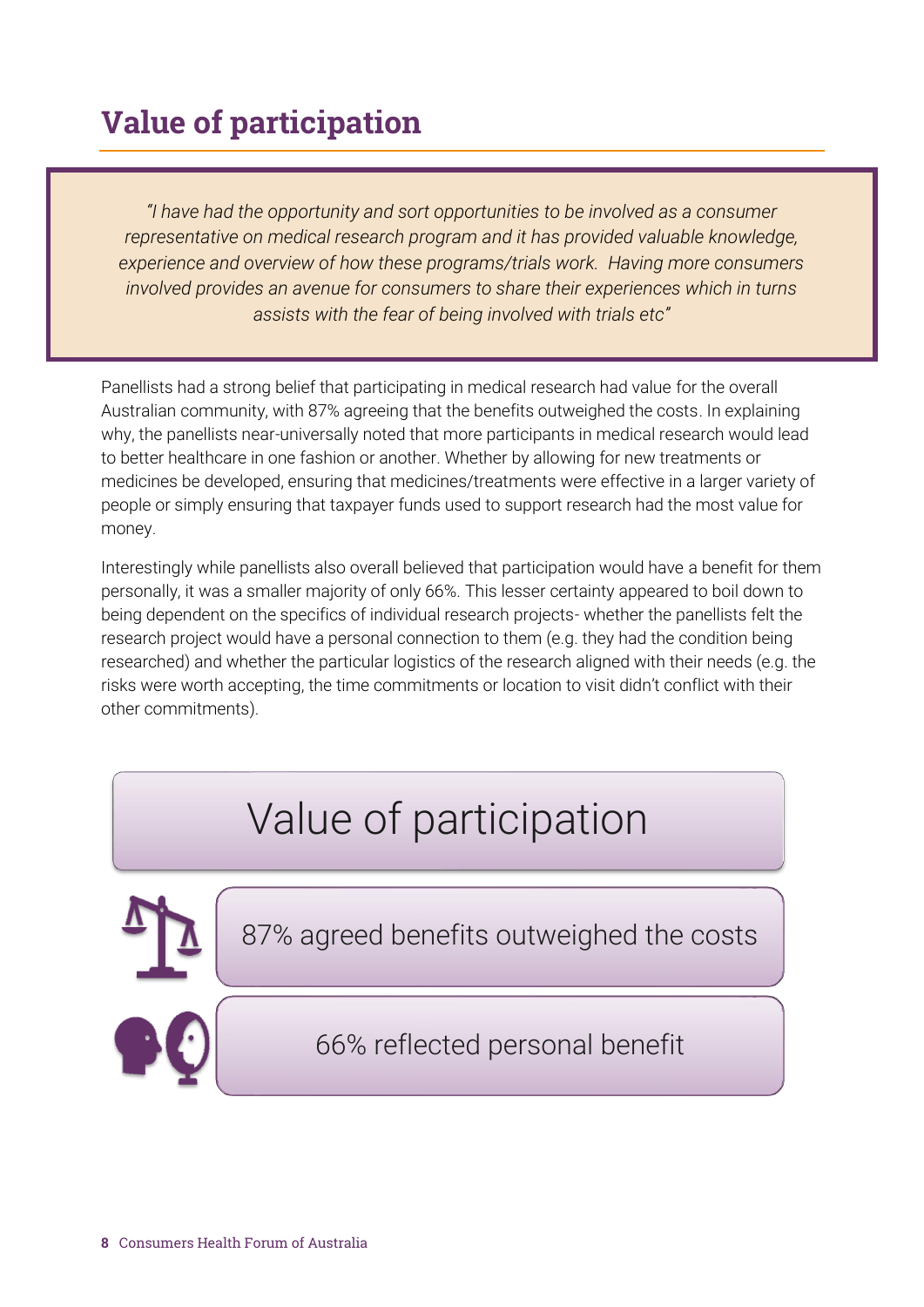### <span id="page-8-0"></span>Participation enablers

Panellists were asked what sort of things would be needed to encourage them to participate in medical research or had encouraged them to participate in the past when given the opportunity. The top reasons fell into two categories:

- 1. Direct personal benefits:
	- The project involves a medical condition that currently affects me (81%)
	- The project involves a medical condition that might affect me in the future (60%)
	- The treatment being provided is a treatment that I would otherwise not





be able to access or receive (60%)

2. Consumer supporting processes and procedure:

• Clear safety protocols, including monitoring of potential problems and the ability for me to report problems (72%)

• The ability to withdraw at any time (70%)

• Clear and accessible support structure for participants e.g. dedicated nurse team to ask questions (65%)

• Flexibility in how/when I participate e.g. multiple options to schedule appointments for when it suits me best (63%)

Interestingly being provided with direct compensation for participation was not a large incentive for most panellists, with only a minority wanting direct financial compensation (33%) or some form of non-financial compensation (13%).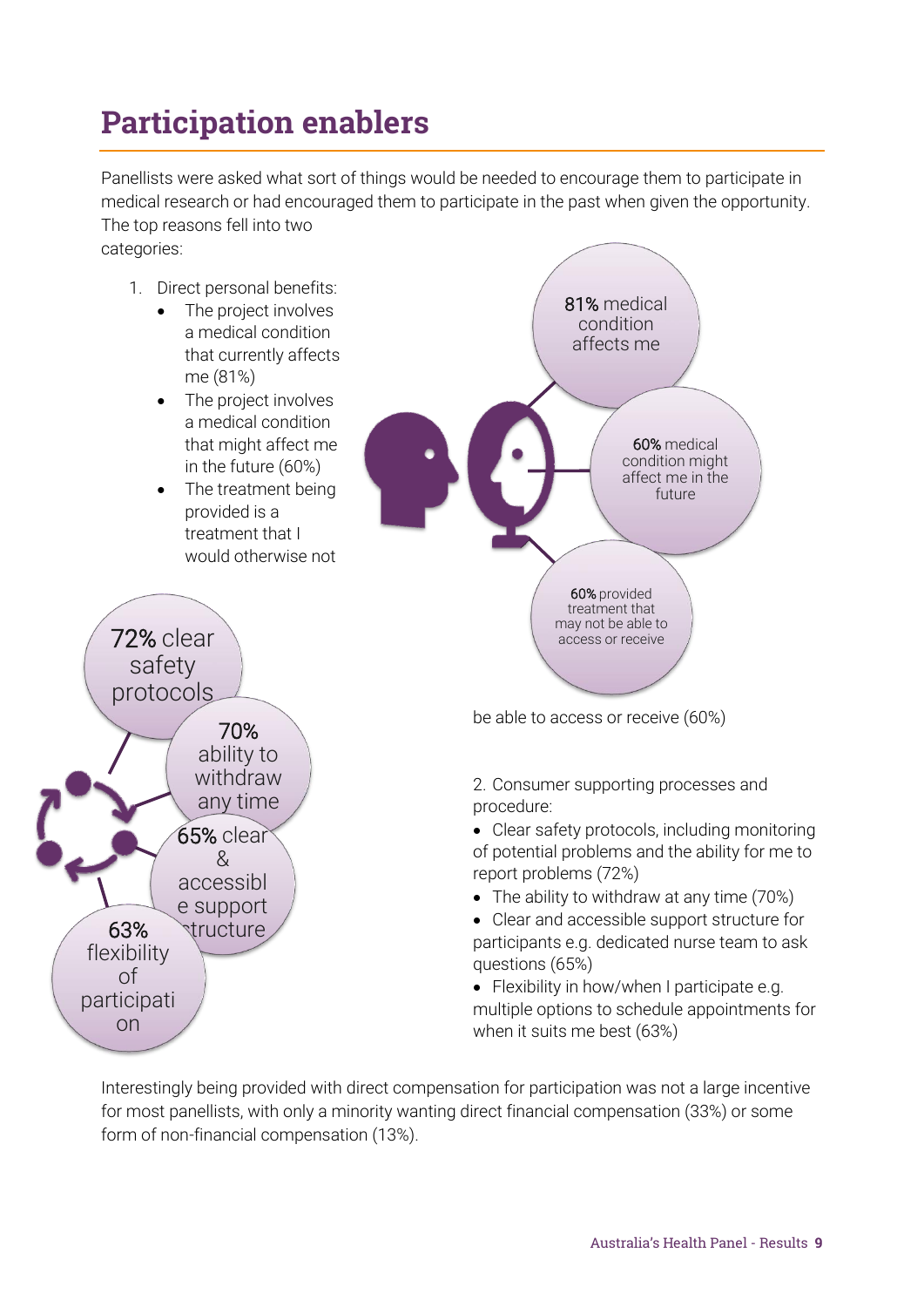Focusing on the subset of panellists who had not previously participated in medical research, as targeting people like them will increase overall participation rates, those seven reasons either remained roughly as important or became substantially more important.

Unexpectedly, knowing someone else who had previously participated in medical research was only an enabler for a minority (23%) of panellists. Even amongst only panellists who had not personally participated, this only rose to 29%. Additionally, while only 7% reported than non-English resources would encourage them to participate, amongst CALD and ATSI panellists that substantially rose to 22%.

See Table 3 for the full breakdown of results for both all panellists and panellists with no personal experience of medical research participations.

| <b>Medical Research Participation Enabler</b>             | <b>All Panellists</b> | Panellists with no  |
|-----------------------------------------------------------|-----------------------|---------------------|
|                                                           |                       | research experience |
| The project involves a medical condition that currently   | 81%                   | 85%                 |
| affects me                                                |                       |                     |
| Clear safety protocols, including monitoring of potential | 72%                   | 75%                 |
| problems and the ability for me to report problems        |                       |                     |
| The ability to withdraw at any time                       | 70%                   | 80%                 |
| Clear and accessible support structure for participants   | 65%                   | 75%                 |
| e.g. dedicated nurse team to ask questions                |                       |                     |
| Flexibility in how/when I participate e.g. multiple       | 63%                   | 69%                 |
| options to schedule appointments for when it suits me     |                       |                     |
| best                                                      |                       |                     |
| The project involves a medical condition that might       | 60%                   | 59%                 |
| affect me in the future                                   |                       |                     |
| The treatment being provided is a treatment that I        | 60%                   | 64%                 |
| would otherwise not be able to access or receive          |                       |                     |
| The project involves a medical condition that affects     | 59%                   | 55%                 |
| someone I care for                                        |                       |                     |
| General altruism and a desire to help people and the      | 57%                   | 49%                 |
| community through improved medical knowledge              |                       |                     |
| The treatment being provided is free of charge and        | 57%                   | 61%                 |
| would otherwise not be affordable to me                   |                       |                     |
| Patients/Consumers were involved in the design and        | 55%                   | 57%                 |
| administration of the research project                    |                       |                     |
| Minimal inconvenience to my other activities from         | 51%                   | 59%                 |
| participation                                             |                       |                     |
| General interest in participating in research             | 47%                   | 43%                 |
| The project involves a medical condition that might       | 35%                   | 31%                 |
| affect someone I care for in the future                   |                       |                     |
| Getting paid to participate                               | 33%                   | 30%                 |
| Knowing someone who had participated in research          | 23%                   | 29%                 |
| previously (and had a positive experience)                |                       |                     |
| Some form of non-financial compensation (please           | 13%                   | 13%                 |
| specify)                                                  |                       |                     |
| Information is able to be provided to me in a non-        | 7%                    | 10%                 |
| English language of my choice                             |                       |                     |
| Other (please specify)                                    | 6%                    | 7%                  |

#### *Table 3- Panellists reported enablers of medical research participation*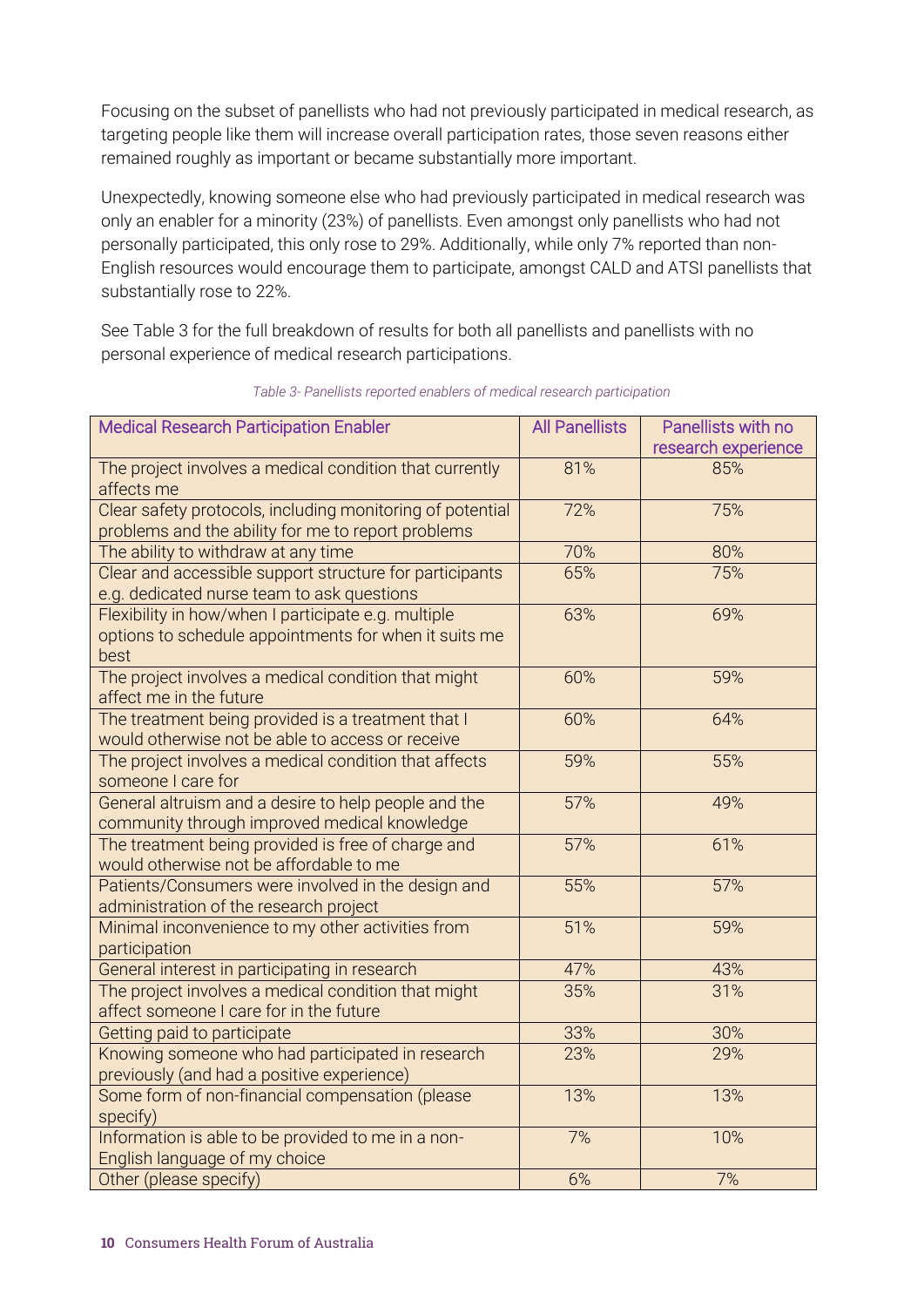Overall this again suggests there is no single 'silver bullet' of action or activity that a medical research project can do to increase its appeal to consumers but that a broad array of actions can be taken. While the 'Direct personal benefits' category of enablers will generally be restricted by the nature of the research project's focus, the 'processes and procedures' enablers are generally agnostic to the research focus and can likely be easily accounted for if consumer considerations are meaningfully accounted for in the research design process.

*"I think both researchers and community members need education about best the best practice principles of partnering together successfully so the experience is a helpful one for all. It shouldn't be just a process of patients having research 'done' on them, but one in which they feel fully engaged from the beginning (helping to frame the research question/aim) to the end (being informed of outcomes and helping with dissemination/translation of new knowledge)"*

### <span id="page-10-0"></span>Participation barriers

Conversely when asked what barriers there were to research participation, while there were no universally common ones the most consistent barriers were logistical: travel requirements (64%), financial costs to participate (53%) and time required to participate (52%). While 'distrust of the organisation or individuals involved in the research' what the only other reason to be a barrier for a majority (53%) of participants.

When looking at the subset of panellists who had no prior research experience, those four reasons all increased the proportion of panellists that felt those were barriers, while additionally 'Fear of being harmed by a new drug or treatment' also was selected by a majority (59%). Further reinforcing the importance of addressing these factors in medical research projects in order to increase participation by consumers.

| <b>Medical Research Participation Barrier</b>           | <b>All Panellists</b> | Panellists with no<br>research experience |
|---------------------------------------------------------|-----------------------|-------------------------------------------|
| Travel/geographic distance required to participate      | 64%                   | 71%                                       |
| Distrust of the organisation or individuals involved in | 53%                   | 56%                                       |
| the research project                                    |                       |                                           |
| Financial cost of participating e.g. missing work,      | 53%                   | 60%                                       |
| travel & accommodation etc                              |                       |                                           |
| Time required to participate                            | 52%                   | 56%                                       |
| Fear of being harmed by a new drug or treatment         | 45%                   | 59%                                       |
| I was specifically excluded from the research due to    | 41%                   | 45%                                       |
| their criteria for participation                        |                       |                                           |

#### *Table 4- Panellists reported medical research participation barriers*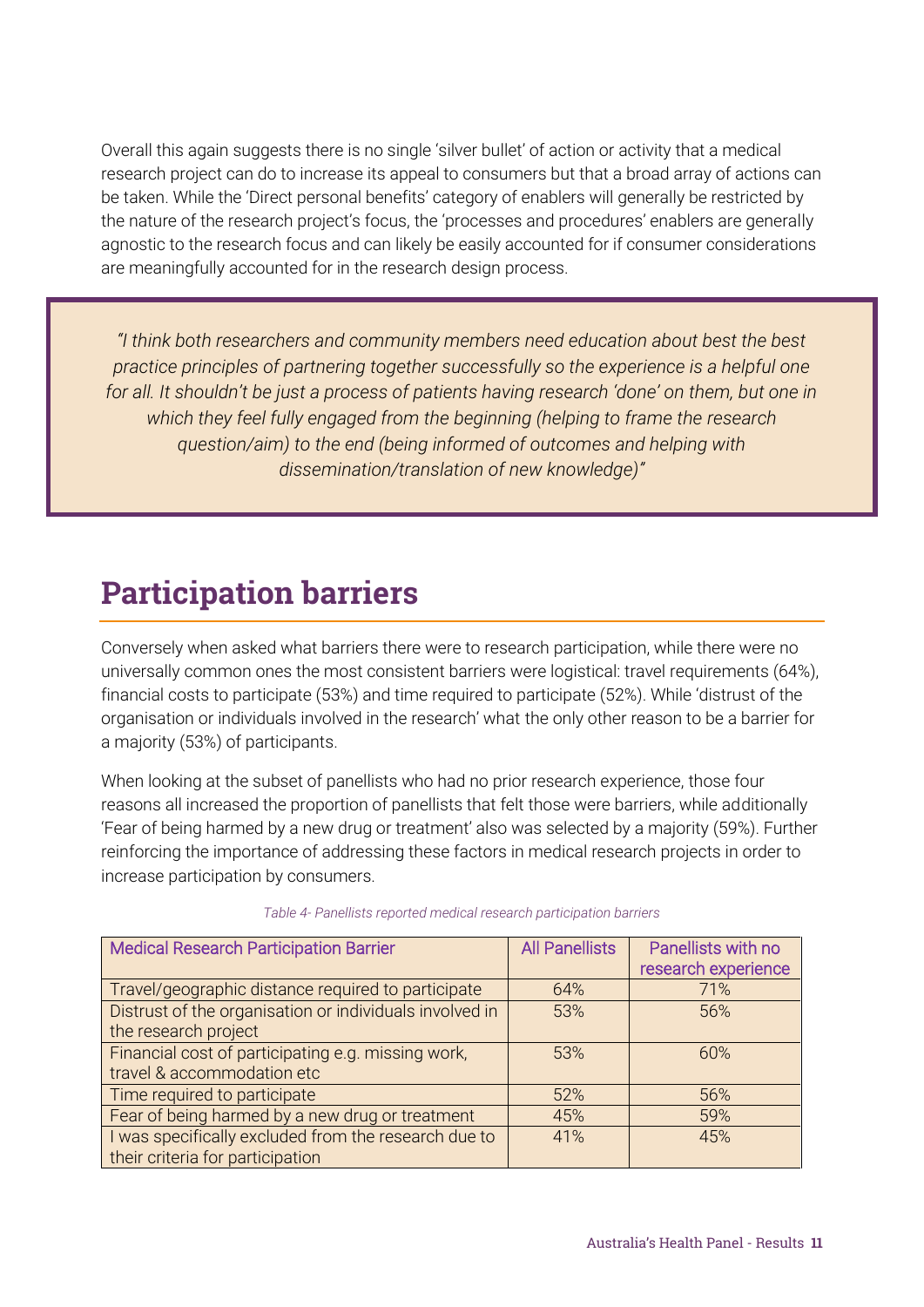| Concern of medical research negatively interacting<br>with a health condition or medication I take | 39% | 49% |
|----------------------------------------------------------------------------------------------------|-----|-----|
| Fear of unknown or unexpected side effects                                                         | 39% | 48% |
| The research was being funded by a private                                                         | 39% | 46% |
| company with the intention of generating a profit                                                  |     |     |
| through a commercial product                                                                       |     |     |
| Lack of a support structure for participants                                                       | 35% | 39% |
| The particular focus of the research project did not                                               | 23% | 29% |
| currently affect me and does not seem likely to                                                    |     |     |
| affect me in the future                                                                            |     |     |
| Concern over protection of my information and/or                                                   | 23% | 24% |
| privacy                                                                                            |     |     |
| Concern over being given the 'placebo arm' rather                                                  | 17% | 22% |
| than the actual treatment                                                                          |     |     |
| The level of discomfort or pain in participation was                                               | 16% | 18% |
| higher than I was comfortable with                                                                 |     |     |
| Too much paperwork                                                                                 | 14% | 13% |
| Other (please specify)                                                                             | 9%  | 10% |
| Knowing someone who had participated in research                                                   | 8%  | 11% |
| previous (and had had a negative experience)                                                       |     |     |
| Don't want to be a 'guinea pig'                                                                    | 6%  | 11% |
| Lack of resources in my own language explaining                                                    | 5%  | 3%  |
| the project                                                                                        |     |     |
| <b>Needles</b>                                                                                     | 5%  | 6%  |
| General disinterest in participating in medical                                                    | 3%  | 5%  |
| research                                                                                           |     |     |

Interestingly effectively all of the barriers were selected by a larger proportion of panellists with no research experience than the general Panellists. While there is no way to tell from the information in the survey why this is, it is likely worth researching this difference further.

*"People are often put off by trial consent forms and waivers. Signing that you accept you could die is a big deal for anyone. These forms should be discussed extensively with participants by staff and counsellors. People need to understand the risks but also the likelihood of the risks in a context they understand."*

## <span id="page-11-0"></span>Connecting consumers with medical research opportunities

In regards to how people could be made more aware of medical research participation opportunities via existing health care structures, the most popular option was being advised by health professionals about research specifically in their health area (68%) e.g. optometrists telling people about eye related medical research. Almost as popular was targeted embedding in hospital settings (62%) e.g. integrating cancer research opportunities into cancer wards.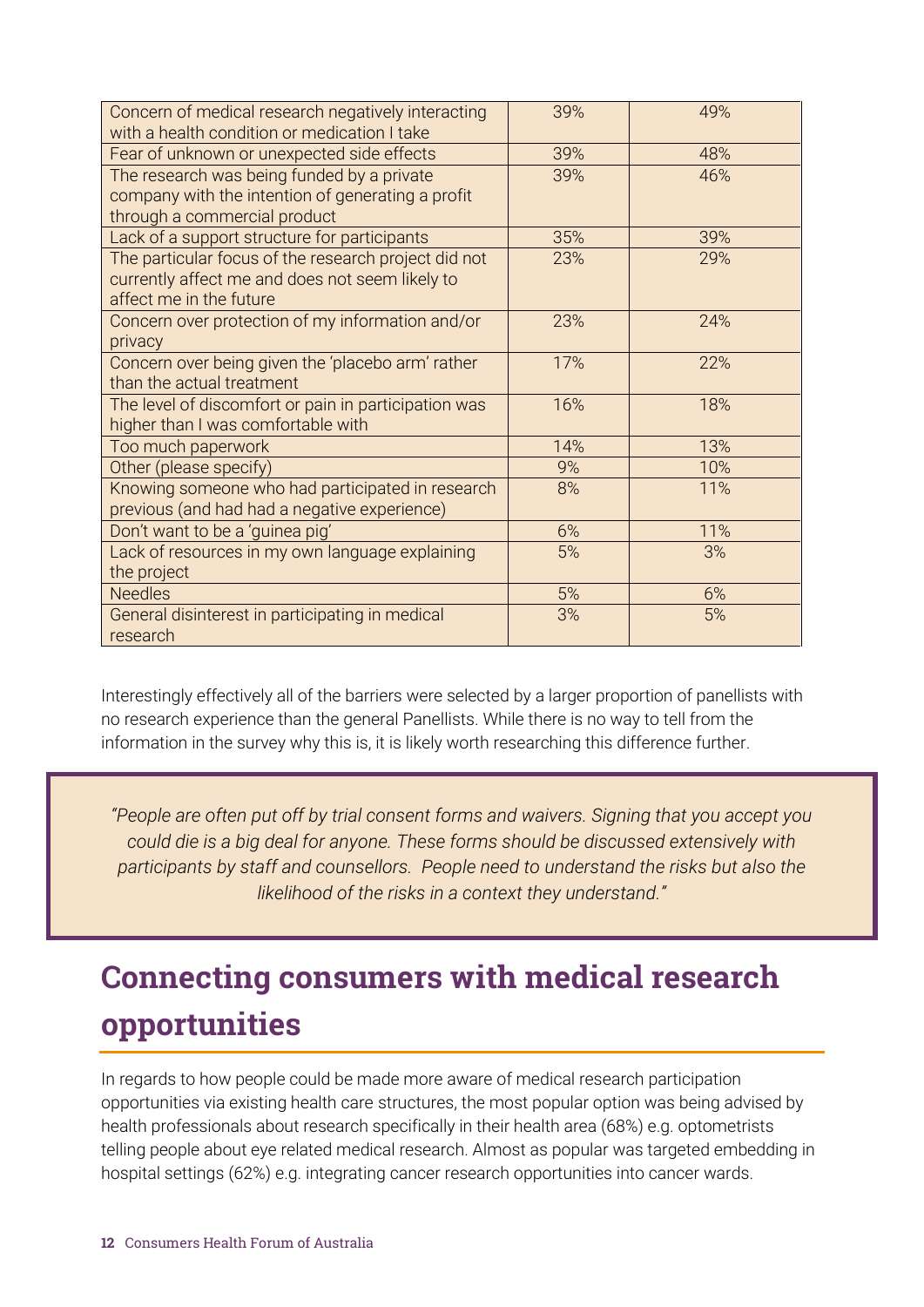Panellists were split on having discussions with their GP (51% in favour) or being notified via a My Health Record setting (49% in favour). This suggests that while there are many pathways which could have medical research opportunities linked through them, none are particularly more popular or supported and thus worth prioritising over any other.



The most common additional options suggested by consumers were:

- Consumer health peak bodies- whether subject specific (such as Asthma Australia for Asthma related research) or location specific (such as Health Consumers Council for WA based research)
- General advertising, whether through social media or more traditional formats. Including potentially an official Government 'Public Awareness campaign'.
- A specific website or online noticeboard where people could sign up to find out about potential research opportunities.

Given these three options were independently suggested by dozens of panellists each via free text, they should all be pursued in addition to the three initially suggested options as clearly supported by consumers. Noting that the last consumer suggestion is essentially is what the Join Us Register is.

The value of the Join Us Register or similar was bolstered by panellists most favouring (66%) a purpose specific, central database about medical/health research as the place to register both interests and disinterest in medical research participation. Smaller majorities of panellists supported having the ability to register interest/disinterest in medical research with specific health professionals (58%), via embedding in the hospital system (56%), a setting in My Health record (53%) or with your GP to note in your full medical record (50%).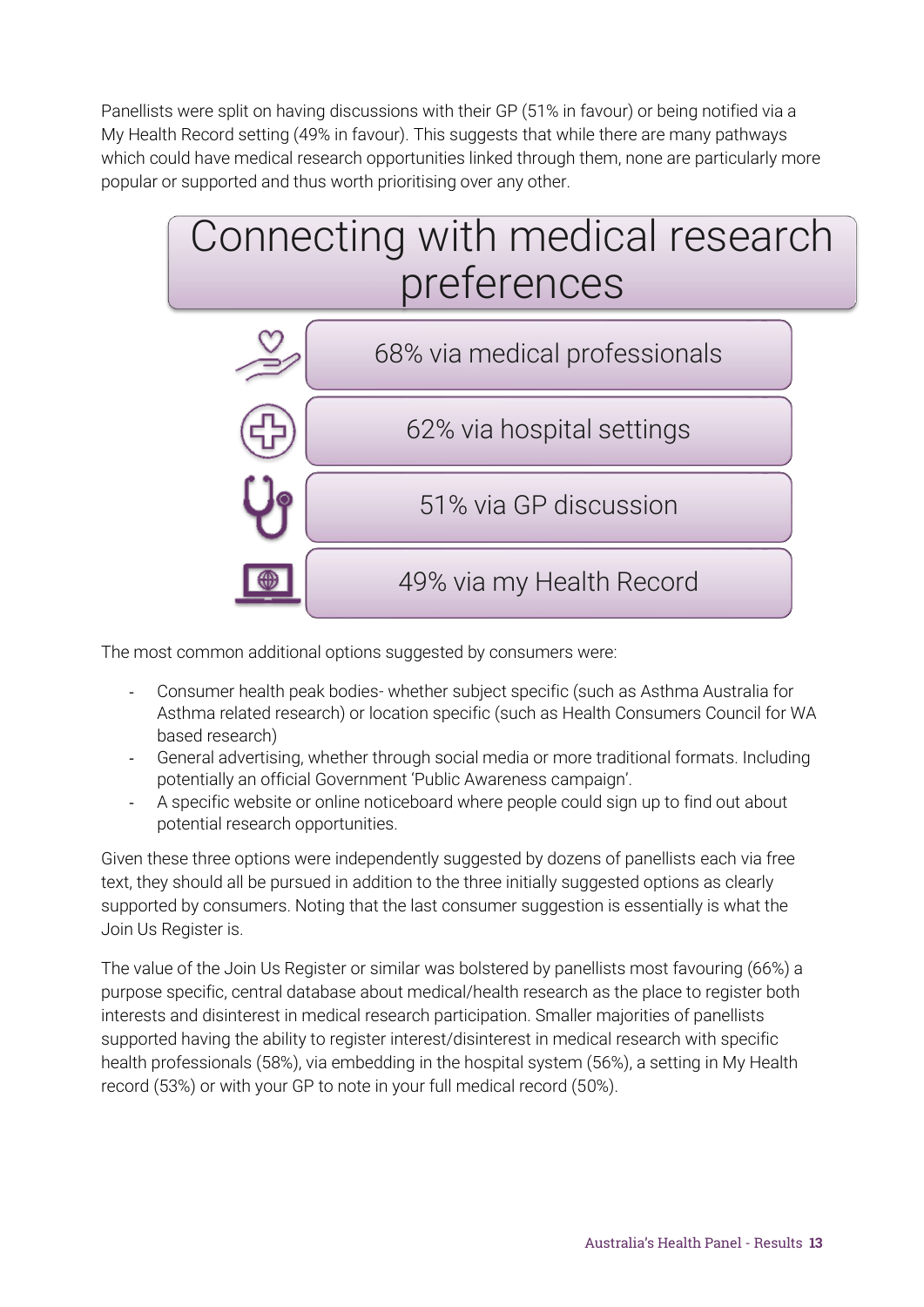*Table 5- Panellist support for different health infrastructure mechanisms to recruit for medical research*

| <b>Potential consumer</b><br>engagement<br>mechanism              | Could this be used to make<br>people aware of medical<br>research opportunities<br>(% Yes) | Should this be used to let people<br>register interest/disinterest in<br>medical research opportunities<br>(% Yes) |
|-------------------------------------------------------------------|--------------------------------------------------------------------------------------------|--------------------------------------------------------------------------------------------------------------------|
| With specific health<br>professionals for their<br>relevant areas | 68%                                                                                        | 58%                                                                                                                |
| Embedding in the<br>hospital system                               | 62%                                                                                        | 56%                                                                                                                |
| With a GP                                                         | 51%                                                                                        | 50%                                                                                                                |
| My Health Record                                                  | 49%                                                                                        | 53%                                                                                                                |
| A specific, central<br>database for<br>medical/health<br>research | N/A                                                                                        | 66%                                                                                                                |

73% supported both interest and targeted recruitment

Panellists had no clear preference between a participation recruitment process that favoured having consumers broadly register their interest in medical research or having consumers being specifically targeted/recruited to participate based on their health or healthcare history. 11% of panellists favoured the former, 9% the latter while 73% supported both being done concurrently.

Overall, this indicates consumer support for a wide array of pathways and mechanisms by which they should be able to be connected with medical research opportunities- whether proactively signing up in a central register and with specific health professions or being specifically contacted via targeted recruitment. However, while it is positive that consumers do appear to support using multiple pathways, should this happen it must be done in such a way that the different pathways are linked such that individual consumers aren't approached multiple times with redundant opportunities and then 'put off' medical research due being repetitively asked about it.

*"Overall I feel there needs to be a more central, coordinated platform that has all the medical research projects going on at the moment in the country, so the admin isn't so ad hoc. Usually if I've come across a research program it's a fluke!"*

### <span id="page-13-0"></span>**Conclusion**

In summary, this Australia's Health Panel survey found that Australians have a positive and accurate understanding of medical research in Australia and those who have personal experience participating in medical research largely have a positive experience.